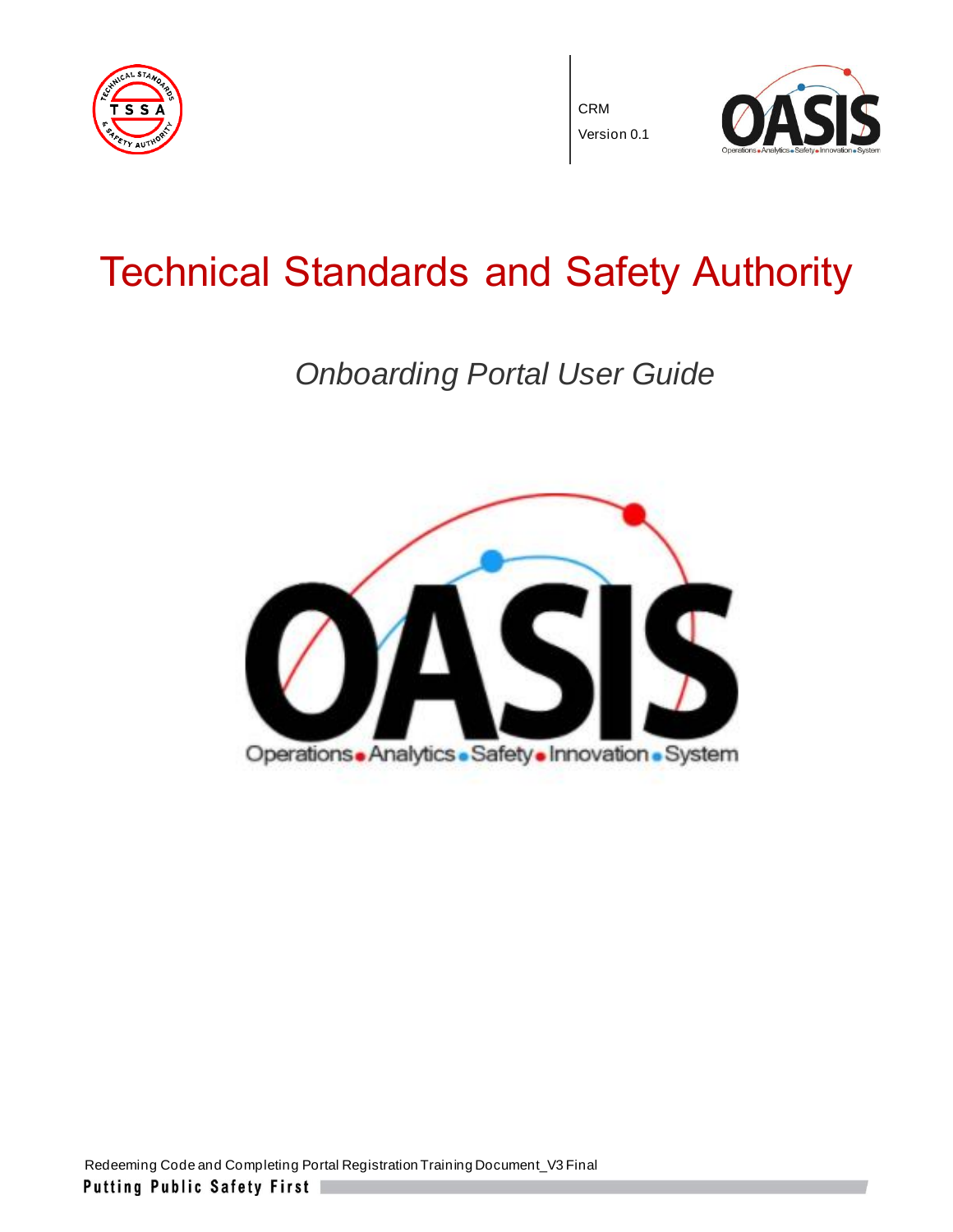



## Redeeming Your Invite & Completing the Registration Process

### **Contents**

### <span id="page-1-0"></span>**Overview**

This training document will teach users how to complete their onboarding process for the portal by redeeming their code, sent to them in the portal invitation/email, and completing their registration form online.

#### <span id="page-1-1"></span>**Prerequisites:**

• User received Portal Invite email from TSSA.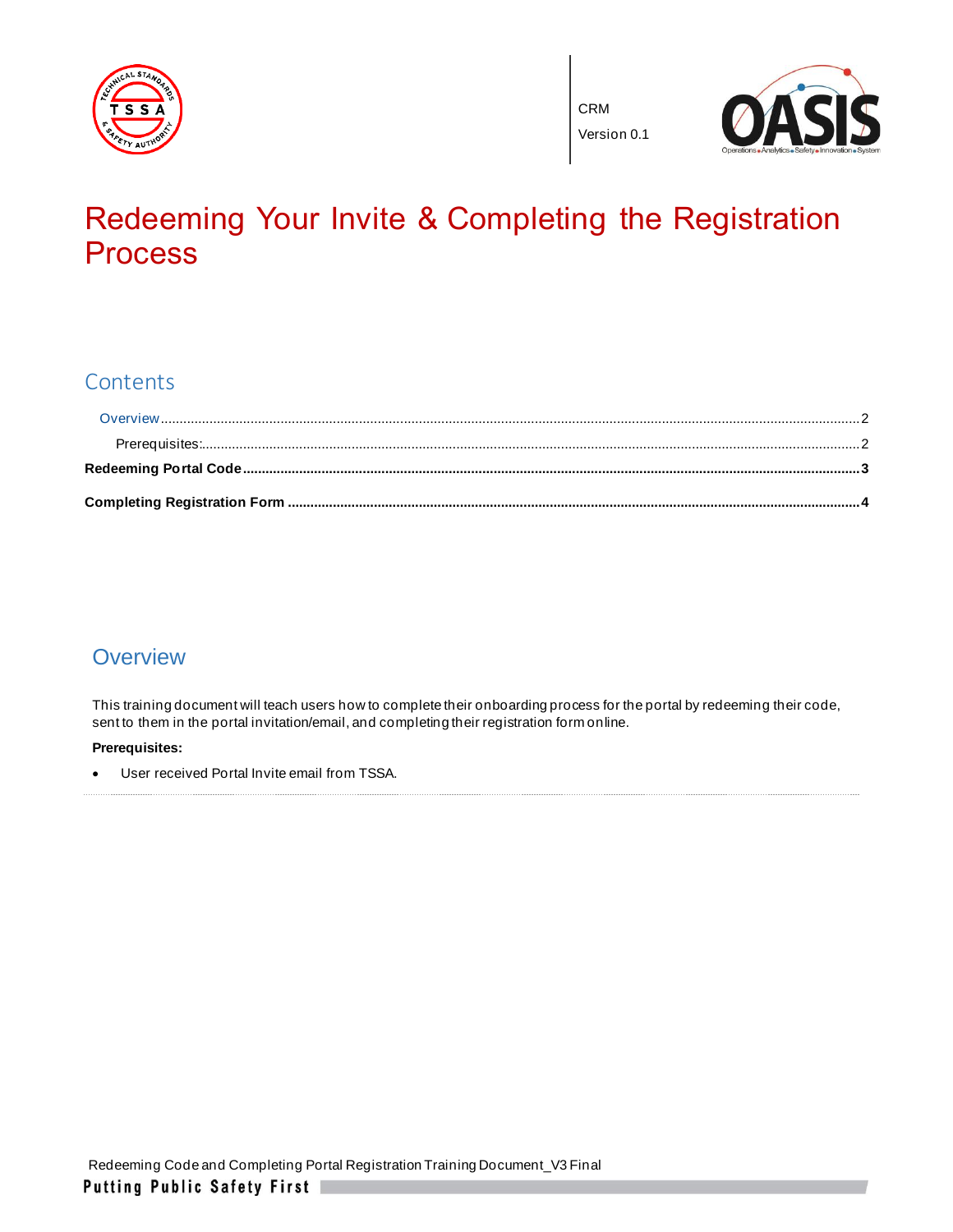



#### **Step-by-step Instructions** K

<span id="page-2-0"></span>Step Task Screen (Step Screen (Step Screen (Step Screen (Step Screen ) **Redeeming Portal Code**  1. Open Email sent to you from "**PROD TSSA CRM Notifications**" *If you have not received a portal invite please call TSSA at 416.734.3400 or Email BPV\_Inquiries@tssa.org* TSSA:0000155000001 **PT PROD TSSA CRM Notifications** You have been invited to our portal. To redeem your invitation, please click below link and select redeem code button: {Encoded Invitation Code(Encode Invitation Code)}">https://owner.powerappsportals.com/register/?returnurl=%2f&invitation=Nrgde-<u>?GnNP4sL0TesOYRWDgQtaVM1u-GAJE7BkdENtpgEYXI9SJgOpwKjuwQrl9UWVoJLsyOijz-o9w71sVNVUWBuMh2rUcnthblvhLFLHeKx1eDdd4ThvRQ2hG4t0adPJ-</u> ajnjki-iNngsSysWLWBMu2zAbZlpkJJxBi2RRf8-Regards, Portal Team 2. Click on the link embedded in the Email Body User will be directed to the Portal, the Reedem Invitation Page TSSA:0000155000001  $\begin{array}{c|c|c|c|c} \hline \leftarrow & \text{Reply All} & \rightarrow & \text{Forward} & \cdots \\ \hline \leftarrow & \text{Reply All} & & \text{Vert 2021-03-03 1:14 PM} \end{array}$ PROD TSSA CRM Notifications You have been invited to our portal. To redeem your invitation, please click below link and select redeem code button: Encoded Invitation Code(Encode Invitation Code))">https://owner.powerappsportals.com/register/?returnurl=%2f&invitation=Nrgde-<u> /GnNP4sL0TesOYRWDgQtaVM1u-GAJE7BkdENtpgEYXI9SJgOpwKjuwQrl9UWVoJLsyOijz-o9w71sVNVUWBuMh2rUcnthblvhLFLHeKx1eDdd4ThvRQ2hG4t0adPJ-</u> injki-iNngsSysWLWBMu2zAbZlpkJJxBi2RRf8-Regards, Portal Team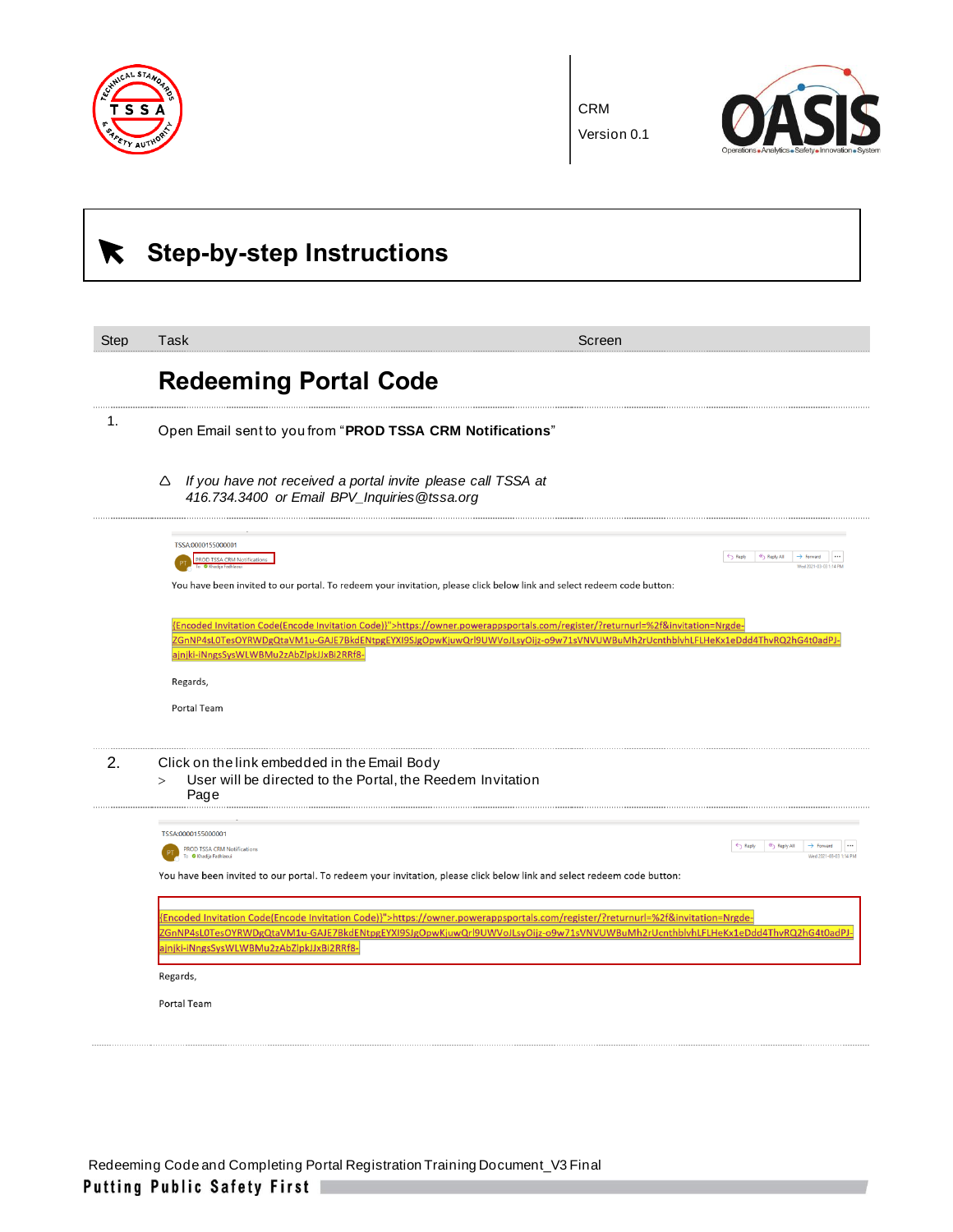



#### **Click on the blue Redeem Code Button**

**User will be redirected to Registration Form Page** 

| CAL STAN<br><b>TSSA BPV Portal</b><br><b>TSSA</b><br>$\bullet$     | Sign in                                                                                                                                                                |  |
|--------------------------------------------------------------------|------------------------------------------------------------------------------------------------------------------------------------------------------------------------|--|
| +3 Sign in<br>Redeem invitation<br>Sign up with an invitation code |                                                                                                                                                                        |  |
| * Invitation code                                                  | 3FzHOjXEvskbfC1x1RD6A83dVoyPvmwPvlWmOrj0q9X7q6tFztdxcG9fDCyU-qP9rLPjQD4Phq4pU-8lK7nZbtJ7crwwxG2V2Jod5xNp5HyKvRFT59<br>$\Box$ I have an existing account<br>Redeem Code |  |

## <span id="page-3-0"></span>**Completing Registration Form**

Complete the mandatory fields on the Registration Form

- $\sqrt{\phantom{a}}$  Username
- $\sqrt{}$  Password
- $\sqrt{ }$  Confirm Password
- *Username can also be your email address*

| DSign in<br>Redeem invitation<br>Register for a new local account |                                                                                                                                                                                                      |  |
|-------------------------------------------------------------------|------------------------------------------------------------------------------------------------------------------------------------------------------------------------------------------------------|--|
| * Email                                                           | zfadhlaoui@tssa.org                                                                                                                                                                                  |  |
| * Username                                                        |                                                                                                                                                                                                      |  |
| * Password                                                        |                                                                                                                                                                                                      |  |
| * Confirm password                                                |                                                                                                                                                                                                      |  |
| Find No Results                                                   | Register                                                                                                                                                                                             |  |
|                                                                   | Redeeming code: 0VriDPNB5tMCUzqCJH2HGABIMvXSTp67HpGd9E8--<br>byO4gg2upky4CA79UifxuB48SnzObfetbQsEvBCr7Pg5a1wWEImcbQwCRrMk6QunUWWRCuGpZt7-<br>7hWz8FNutboB5YEMieAndCA2MTwfyPVDpNfCnSeOIXLr6kKXBseRzE- |  |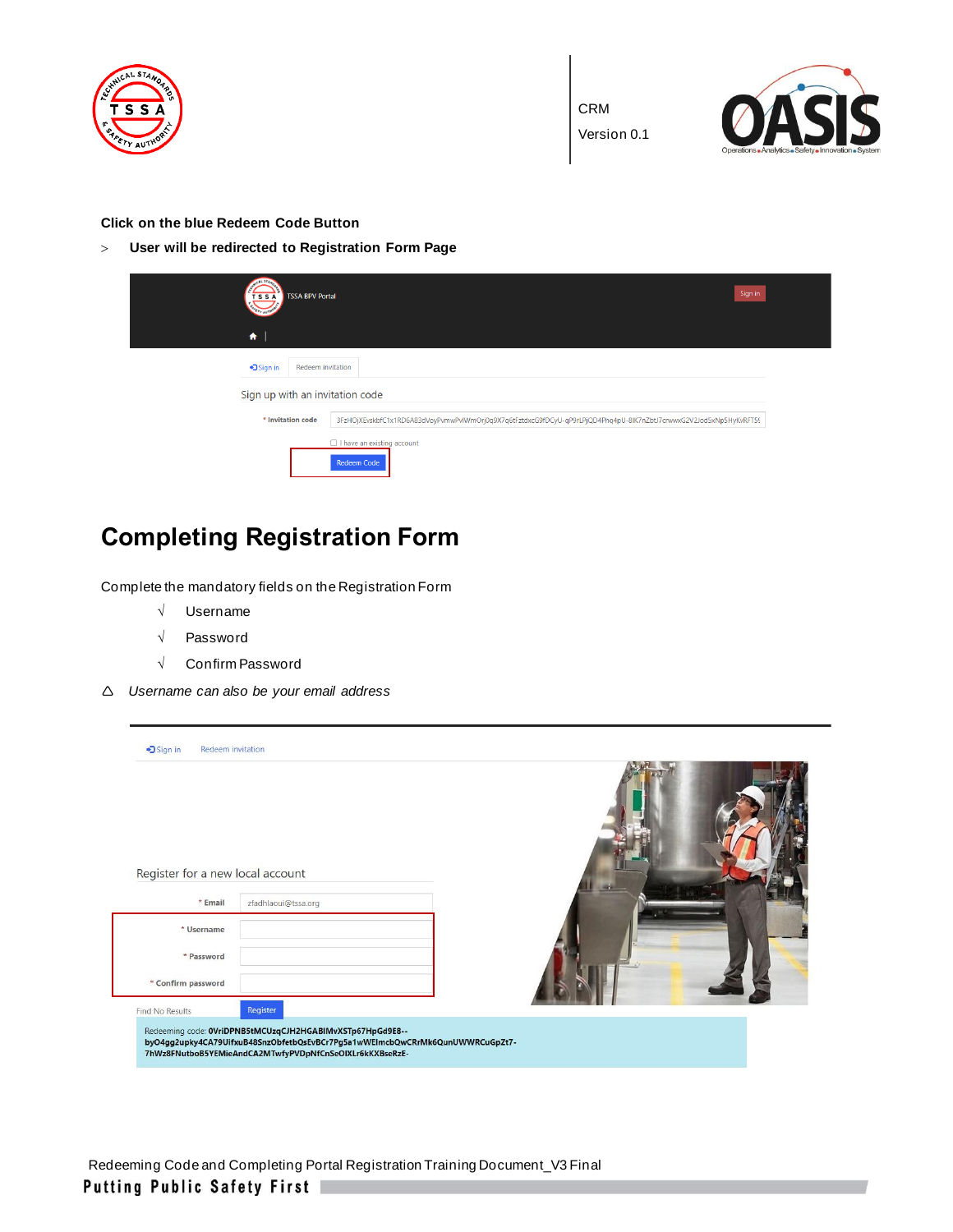



Click on Register Button

> User will be directed to the Profile Page inside their Portal Account

|                                                       | <b>Register</b>                                                                                                                                                                                      |                                                                                                          |
|-------------------------------------------------------|------------------------------------------------------------------------------------------------------------------------------------------------------------------------------------------------------|----------------------------------------------------------------------------------------------------------|
|                                                       | Redeeming code: OVriDPNB5tMCUzqCJH2HGABIMvXSTp67HpGd9E8--<br>byO4gg2upky4CA79UifxuB48SnzObfetbQsEvBCr7Pg5a1wWEImcbQwCRrMk6QunUWWRCuGpZt7-<br>7hWz8FNutboB5YEMieAndCA2MTwfyPVDpNfCnSeOIXLr6kKXBseRzE- |                                                                                                          |
|                                                       |                                                                                                                                                                                                      |                                                                                                          |
| <b>TSSA BPV Portal</b><br>SSA                         |                                                                                                                                                                                                      | Zahra Fadhlaoui<br>Profile<br>Sign out                                                                   |
| <b>INVENTORY</b><br><b>RECORDS OF INSPECTION</b><br>A | PAY FOR CERTIFICATE OF INSPECTION                                                                                                                                                                    | <b>CERTIFICATES</b><br><b>CANCELLATION OF INSURANCE</b>                                                  |
| Home<br>Profile                                       |                                                                                                                                                                                                      |                                                                                                          |
|                                                       | Please provide some information about yourself.                                                                                                                                                      |                                                                                                          |
| Zahra Fadhlaoui                                       | you make on the site.                                                                                                                                                                                | The First Name and Last Name you provide will be displayed alongside any comments, forum posts, or ideas |
|                                                       | The Email Address and Phone number will not be displayed on the site.                                                                                                                                |                                                                                                          |
| Profile                                               |                                                                                                                                                                                                      | Your Organization and Title are optional. They will be displayed with your comments and forum posts.     |
| <b>Notifications</b>                                  | Your information                                                                                                                                                                                     |                                                                                                          |
|                                                       | First Name*                                                                                                                                                                                          | Last Name*                                                                                               |
| <b>Security</b>                                       | Zahra                                                                                                                                                                                                | Fadhlaoui                                                                                                |
| Change password                                       | <b>Primary Phone Number*</b>                                                                                                                                                                         | E-mail *                                                                                                 |
| Change email                                          |                                                                                                                                                                                                      | zfadhlaoui@tssa.org                                                                                      |
|                                                       | <b>Account Number (Connected To)</b>                                                                                                                                                                 | <b>Account Name (Connected To)</b>                                                                       |
|                                                       | 003000000                                                                                                                                                                                            | Hogwarts O/A School of Magic                                                                             |
|                                                       |                                                                                                                                                                                                      |                                                                                                          |
|                                                       | <b>Address 1</b>                                                                                                                                                                                     | <b>Organization Name</b>                                                                                 |
|                                                       | 3 Anderson Blvd<br>Uxbridge ON L4A 7X4                                                                                                                                                               |                                                                                                          |

Complete the method of Contact section located at the bottom of the Profile Page. Click on Update once selection is made.

|                                                                                                                                                       | Address 1                                      | <b>Organization Name</b>                         |
|-------------------------------------------------------------------------------------------------------------------------------------------------------|------------------------------------------------|--------------------------------------------------|
|                                                                                                                                                       | 5 QUEENS DR<br>TORONTO ON M9N 2H3<br>Canada    | $\sim$                                           |
|                                                                                                                                                       |                                                |                                                  |
|                                                                                                                                                       |                                                |                                                  |
|                                                                                                                                                       | How may we contact you? Select all that apply. |                                                  |
|                                                                                                                                                       | <b>Z</b> Email                                 |                                                  |
|                                                                                                                                                       | $\Box$ Fax                                     |                                                  |
|                                                                                                                                                       | Phone                                          |                                                  |
|                                                                                                                                                       | Mail                                           |                                                  |
|                                                                                                                                                       | Update                                         |                                                  |
|                                                                                                                                                       |                                                |                                                  |
| C 2017 Technical Standards and Safety Authority. 345 Carlingview Drive, Toronto, ON, M9W 6N9<br>Phone: 1-877-682-8772Email: customerservices@tssa.org |                                                | Helpful Links<br>Knowledge Articles TSSA Website |
| Support                                                                                                                                               |                                                |                                                  |
| Knowledge Base                                                                                                                                        |                                                |                                                  |

Confirmation e-mail will be sent to user once the portal account is successfully registered with TSSA.

Redeeming Code and Completing Portal Registration Training Document\_V3 Final Putting Public Safety First